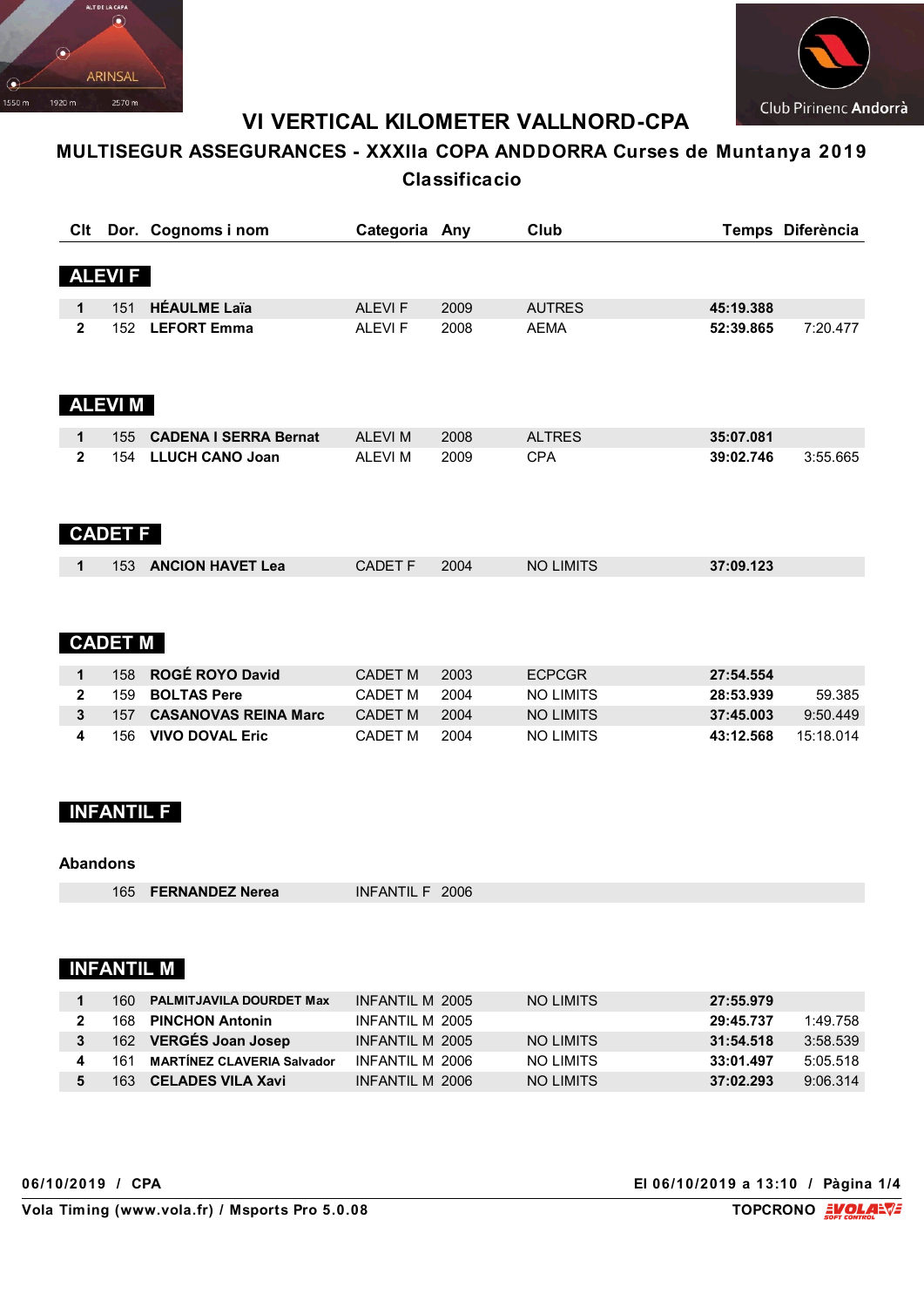



VI VERTICAL KILOMETER VALLNORD-CPA

### MULTISEGUR ASSEGURANCES - XXXIIa COPA ANDDORRA Curses de Muntanya 2019 Classificacio

|                      |                   | CIt Dor. Cognoms i nom        | Categoria Any   |      | Club             |           | Temps Diferència |
|----------------------|-------------------|-------------------------------|-----------------|------|------------------|-----------|------------------|
|                      |                   |                               |                 |      |                  |           |                  |
|                      | <b>S-JUNIOR F</b> |                               |                 |      |                  |           |                  |
|                      |                   |                               |                 |      |                  |           |                  |
| $\blacktriangleleft$ | 104               | SEBASTIÀ BELLOBÍ Laia         | S-JUNIOR F 1999 |      | <b>ECOA</b>      | 54:20.237 |                  |
|                      |                   |                               |                 |      |                  |           |                  |
|                      |                   |                               |                 |      |                  |           |                  |
|                      |                   |                               |                 |      |                  |           |                  |
|                      |                   | <b>S-JUNIOR M</b>             |                 |      |                  |           |                  |
|                      |                   |                               |                 |      |                  |           |                  |
| 1                    | 130               | <b>MOURET Lucas</b>           | S-JUNIOR M      | 2000 | <b>NO LIMITS</b> | 41:35.620 |                  |
| $\mathbf{2}$         | 132               | <b>BARTUMEU CARAMÉS Adrià</b> | S-JUNIOR M      | 1999 | <b>ECPCGR</b>    | 42:01.424 | 25.804           |
| 3                    | 131               | ROGÉ ROYO Gerard              | S-JUNIOR M      | 2001 | <b>ECPCGR</b>    | 46:49.311 | 5:13.691         |

### **ABSOLTUTA Dona**

| 105 |                                 | S-VETERA F           | 1977 | <b>CT SERRAELLS</b> | 53:44.639   |           |
|-----|---------------------------------|----------------------|------|---------------------|-------------|-----------|
| 104 | SEBASTIÀ BELLOBÍ Laia           |                      |      | <b>ECOA</b>         | 54:20.237   | 35.598    |
| 101 | <b>RIBA Queralt</b>             | <b>SENIOR F</b>      | 1991 | <b>ALTRES</b>       | 55:06.124   | 1:21.485  |
| 103 | <b>LEDESMA TORRES Lorena</b>    | SENIOR F             | 1980 | <b>ECOA</b>         | 55:53.375   | 2:08.736  |
| 109 | <b>DOMENECH MARTINEZ Aitana</b> | <b>SENIOR F</b>      | 1986 | <b>ALTRES</b>       | 1h01:49.042 | 8:04.403  |
| 106 | <b>CUREAU BONIT Carol</b>       | S-VETERA F           | 1970 | <b>NO LIMITS</b>    | 1h03:26.721 | 9:42.082  |
| 102 | <b>BARBOSA Fernanda</b>         | <b>SENIOR F</b>      | 1985 | AAA                 | 1h14:09.773 | 20:25.134 |
| 107 | <b>PAYELLEVILLE Emeline</b>     | S-VETERA F           | 1979 | <b>CPA</b>          | 1h20:13.281 | 26:28.642 |
| 108 | <b>BLUCHER ALTONA Ann</b>       | <b>S-MASTER F</b>    | 1962 | <b>NO LIMITS</b>    | 1h34:52.180 | 41:07.541 |
|     |                                 | <b>PARRILLA Imma</b> |      | S-JUNIOR F 1999     |             |           |

### **ABSOLUTA Home**

| 1              | 166 | <b>TEIXIDOR Ferran</b>          | S-VETERA M        | 1973 |                  | 38:33.355 |           |
|----------------|-----|---------------------------------|-------------------|------|------------------|-----------|-----------|
| $\overline{2}$ | 136 | <b>CASAL Oscar</b>              | S-VETERA M        | 1979 | <b>SEC</b>       | 39:39.865 | 1:06.510  |
| $\mathbf{3}$   | 126 | <b>CASABELLA SIN Sergi</b>      | <b>SENIOR M</b>   | 1998 | <b>NO LIMITS</b> | 40:34.379 | 2:01.024  |
| 4              | 169 | <b>BOLET Jordi</b>              | SENIOR M          | 1993 |                  | 41:11.842 | 2:38.487  |
| 5              | 123 | <b>PRIETO READ Euan</b>         | <b>SENIOR M</b>   | 1996 | <b>SEC</b>       | 41:32.116 | 2:58.761  |
| 6              | 130 | <b>MOURET Lucas</b>             | S-JUNIOR M        | 2000 | <b>NO LIMITS</b> | 41:35.620 | 3:02.265  |
| $\overline{7}$ | 122 | <b>SOLDEVILA BUSQUETS Arnau</b> | <b>SENIOR M</b>   | 1998 | <b>NO LIMITS</b> | 41:41.077 | 3:07.722  |
| 8              | 132 | <b>BARTUMEU CARAMÉS Adrià</b>   | S-JUNIOR M        | 1999 | <b>ECPCGR</b>    | 42:01.424 | 3:28.069  |
| 9              | 128 | <b>ESPAÑÓ ANICETO Gerard</b>    | <b>SENIOR M</b>   | 1984 | <b>ALTRES</b>    | 43:37.442 | 5:04.087  |
| 10             | 127 | <b>VIDAL CUGAT David</b>        | <b>SENIOR M</b>   | 1989 | <b>ALTRES</b>    | 44:28.073 | 5:54.718  |
| 11             | 124 | <b>SOLER SUCARRATS David</b>    | <b>SENIOR M</b>   | 1985 | <b>ALTRES</b>    | 45:13.244 | 6:39.889  |
| 12             | 133 | <b>SERRA Carles</b>             | SENIOR M          | 1998 | <b>ECPCGR</b>    | 45:45.063 | 7:11.708  |
| 13             | 131 | <b>ROGÉ ROYO Gerard</b>         | <b>S-JUNIOR M</b> | 2001 | <b>ECPCGR</b>    | 46:49.311 | 8:15.956  |
| 14             | 114 | <b>MARTINEZ BERGUILLO Jose</b>  | <b>SENIOR M</b>   | 1982 | <b>BLOCCAFE</b>  | 47:31.544 | 8:58.189  |
| 15             | 141 | SOLÉ TOLDRÀ Eusebi              | <b>S-MASTER M</b> | 1964 | <b>CPA</b>       | 47:57.212 | 9:23.857  |
| 16             | 125 | <b>FERNANDEZ GARCIA Gonzalo</b> | <b>SENIOR M</b>   | 1992 | C.E.SANLORIA     | 49:34.228 | 11:00.873 |
| 17             | 118 | <b>BENET Jan</b>                | <b>SENIOR M</b>   | 1995 | <b>CPA</b>       | 50:08.210 | 11:34.855 |

06/10/2019 / CPA

El 06/10/2019 a 13:10 / Pàgina 2/4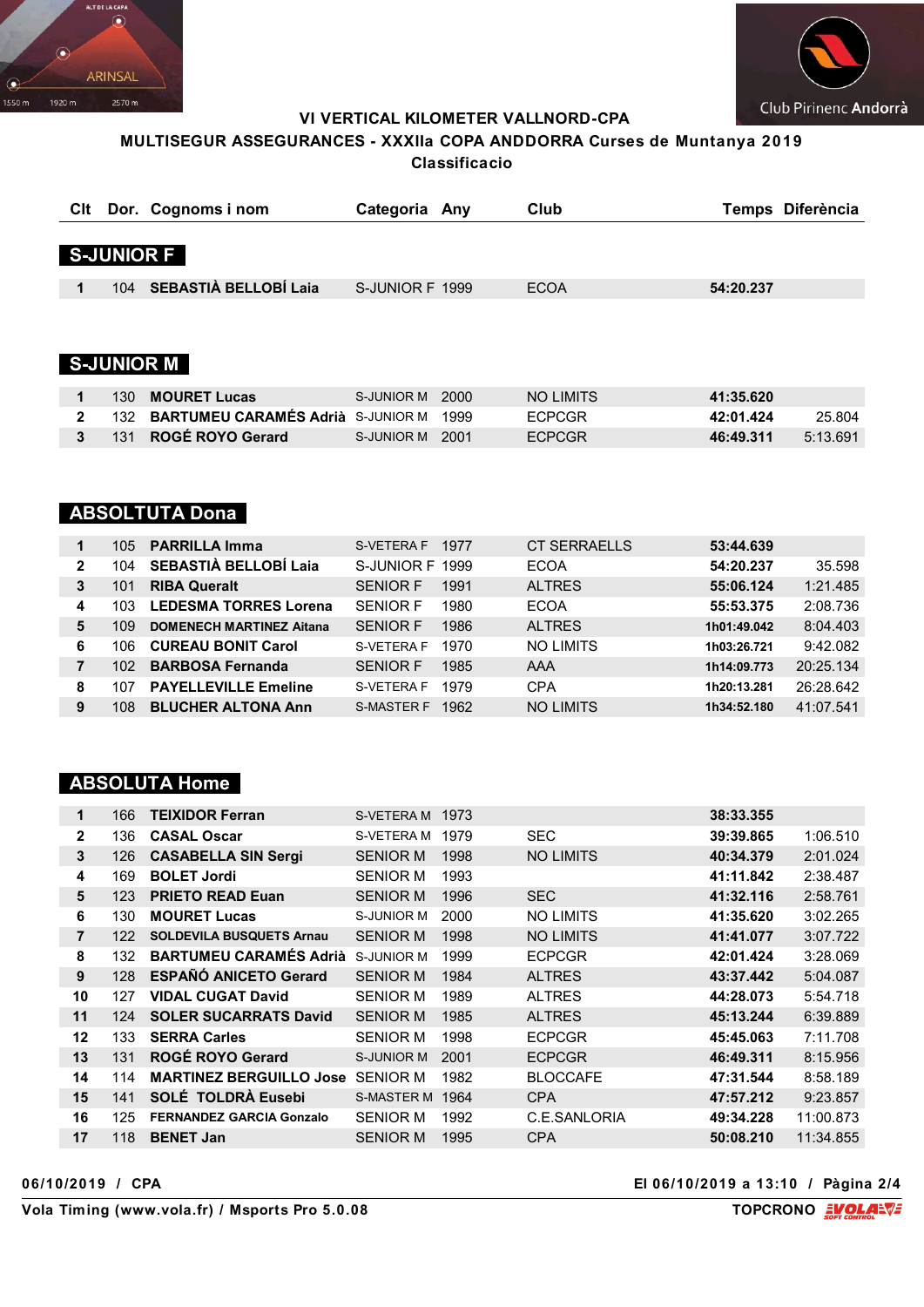



#### **VI VERTICAL KILOMETER VALLNORD-CPA**

### **MULTISEGUR ASSEGURANCES - XXXIIa COPA ANDDORRA Curses de Muntanya 2019 Classificacio**

| Clt |     | Dor. Cognoms i nom            | Categoria         | Anv  | Club          |             | Temps Diferència |
|-----|-----|-------------------------------|-------------------|------|---------------|-------------|------------------|
|     |     |                               |                   |      |               |             |                  |
| 18  | 121 | <b>FONT BERTOLI Joan</b>      | <b>SENIOR M</b>   | 1985 | <b>ALTRES</b> | 50:28.783   | 11:55.428        |
| 19  | 144 | <b>CADENA BROTO Xavier</b>    | <b>S-MASTER M</b> | 1966 | <b>ALTRES</b> | 52:07.748   | 13:34.393        |
| 20  | 138 | <b>PRIÓ Xavi</b>              | S-VETERA M        | 1978 | AAA           | 52:16.368   | 13:43.013        |
| 21  | 120 | <b>LOOMANS GUARDIA Bernat</b> | <b>SENIOR M</b>   | 1984 | <b>ALTRES</b> | 53:39.906   | 15:06.551        |
| 22  | 167 | <b>PINCHON Vincent</b>        | S-VETERA M        | 1978 |               | 54:21.086   | 15:47.731        |
| 23  | 115 | DE LA PENA Gerard             | <b>SENIOR M</b>   | 1985 | <b>ALTRES</b> | 56:20.278   | 17:46.923        |
| 24  | 113 | <b>GONZALEZ PEÑAS Javier</b>  | <b>SENIOR M</b>   | 1980 | <b>ALTRES</b> | 58:45.155   | 20:11.800        |
| 25  | 142 | <b>ROBLES Miguel Angel</b>    | <b>S-MASTER M</b> | 1965 | C.E.SANLORIA  | 59:03.544   | 20:30.189        |
| 26  | 116 | <b>GONZALEZ Jonathan</b>      | <b>SENIOR M</b>   | 1985 | <b>OTROS</b>  | 1h04:41.401 | 26:08.046        |
| 27  | 117 | <b>MIDOES ROMÁN Antonio</b>   | <b>SENIOR M</b>   | 1981 | <b>ALTRES</b> | 1h07:02.159 | 28:28.804        |
| 28  | 139 | <b>DOMINGUEZ Bili</b>         | S-VETERA M        | 1977 | <b>OTROS</b>  | 1h08:15.778 | 29:42.423        |
| 29  | 129 | <b>HERREROS PASTOR Mario</b>  | <b>SENIOR M</b>   | 1985 | <b>ALTRES</b> | 1h09:14.788 | 30:41.433        |
| 30  | 137 | <b>HEAULME Olivier</b>        | <b>S-VETERA M</b> | 1971 | <b>AUTRES</b> | 1h11:54.665 | 33:21.310        |

#### **Absents**

| 110  | <b>FERNANDEZ Carlos</b>       | <b>SENIOR M</b> | 1981 | AAA           |
|------|-------------------------------|-----------------|------|---------------|
| 111  | <b>SANVICENTE LIUIS</b>       | <b>SENIOR M</b> | 1982 | AAA           |
|      | 112 CASAL Marc                | <b>SENIOR M</b> | 1982 | <b>SEC</b>    |
| 119  | <b>URBINA RUBIO Alexandre</b> | <b>SENIOR M</b> | 1989 | C.E.SANLORIA  |
|      | 134 VIVES Jacint              | S-VETERA M 1979 |      | <b>SEC</b>    |
|      | 135 MENDEZ David              | S-VETERA M 1975 |      | CT SFRRADELLS |
| 140  | <b>ELSON MARTI Felix</b>      | S-VETERA M 1976 |      | <b>ECOA</b>   |
| 143. | <b>AMALRIC Didier</b>         | S-MASTER M 1966 |      | <b>OTROS</b>  |
| 164  | <b>LIGIER Serge</b>           | S-MASTER M 1961 |      |               |

# **S-VETERA F**

|  | 105 PARRILLA Imma        | S-VETERA F 1977 | CT SFRRAFLIS | 53:44.639   |           |
|--|--------------------------|-----------------|--------------|-------------|-----------|
|  | 106 CUREAU BONIT Carol   | S-VETERA F 1970 | NO I IMITS   | 1h03:26.721 | 9:42.082  |
|  | 107 PAYELLEVILLE Emeline | S-VETERA F 1979 | CPA          | 1h20:13.281 | 26:28.642 |

### **S-VETERA M**

|              | 166 TEIXIDOR Ferran    | S-VETERA M 1973 | 38:33.355              |
|--------------|------------------------|-----------------|------------------------|
| $\mathbf{2}$ | <b>CASAL Oscar</b>     | SEC.            | 39:39.865              |
|              | 136.                   | S-VETERA M 1979 | 1:06.510               |
| 3            | <b>PRIÓ Xavi</b>       | AAA             | 13:43.013              |
|              | 138                    | S-VETERA M 1978 | 52:16.368              |
| 4            | 167 PINCHON Vincent    | S-VETERA M 1978 | 15:47.731<br>54:21.086 |
| 5            | <b>DOMINGUEZ Bili</b>  | <b>OTROS</b>    | 29:42.423              |
|              | 139.                   | S-VETERA M 1977 | 1h08:15.778            |
|              | <b>HEAULME Olivier</b> | <b>AUTRES</b>   | 33:21.310              |
|              | 137                    | S-VETERA M 1971 | 1h11:54.665            |

#### **Absents**

|--|

### **06/10/2019 / CPA El 06/10/2019 a 13:10 / Pàgina 3/4**